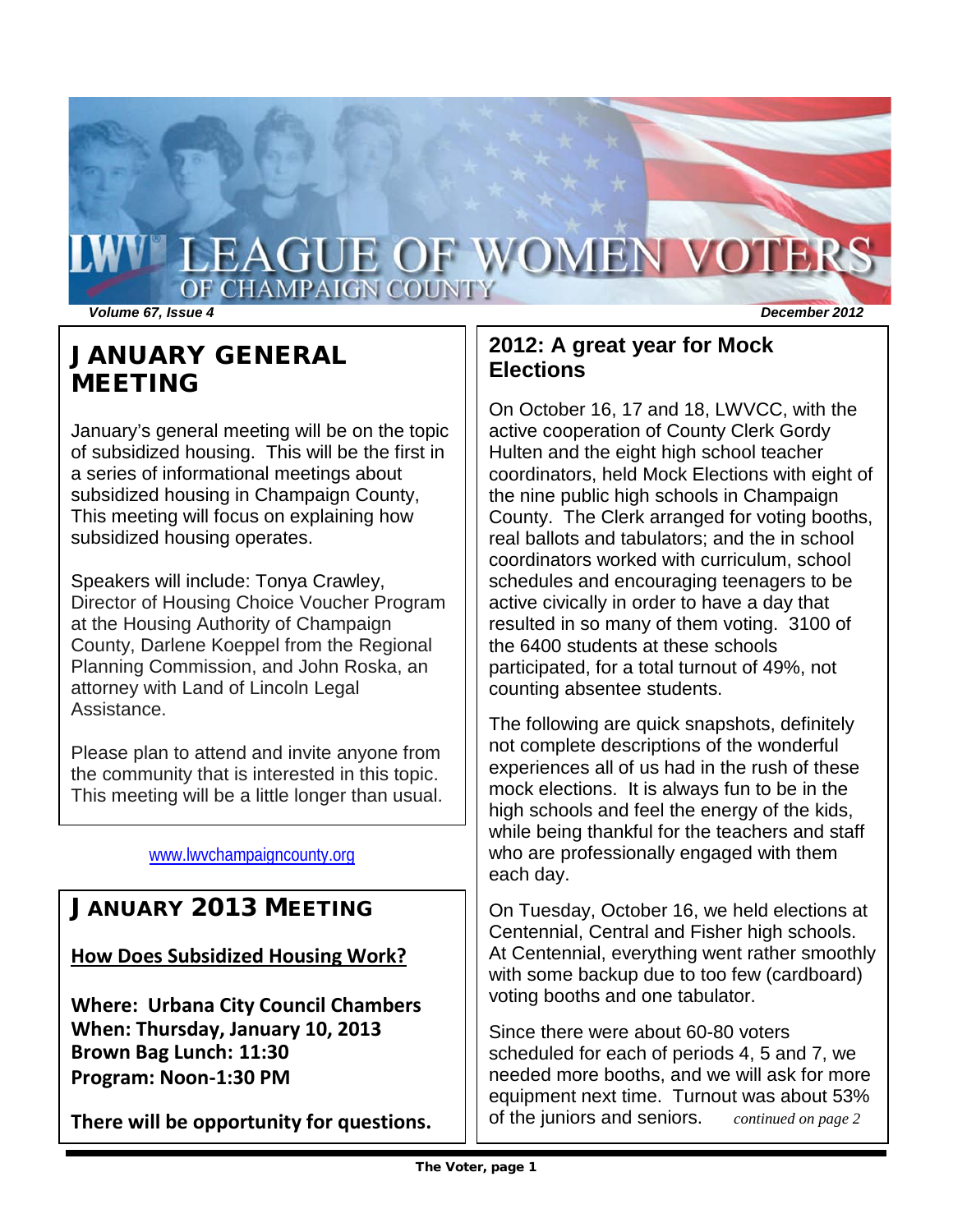| League of Women Voters of Champaign |
|-------------------------------------|
| County Officers for 2012-2013       |

President: Corrie Proksa<br>217-359-495 corrieproksa@hotmail.com [corrieproksa@hotmail.com](mailto:corrieproksa@hotmail.com) 1<sup>st</sup> Vice President (Organization): Trisha Crowley<br>217-359-2514 tcrowlev9491@gmail.com [tcrowley9491@gmail.com](mailto:tcrowley9491@gmail.com)

2<sup>nd</sup> Vice President (Program): Theresa Michelson<br>217-344-4078 hmichelson@gmail.com [hmichelson@gmail.com](mailto:hmichelson@gmail.com)

Secretary: Claire Barkley<br>217-344-6995 cebarkley@hotmail.com [cebarkley@hotmail.com](mailto:cebarkley@hotmail.com)

Treasurer: Sandy Volk<br>217-367-7664 sandyvolk803@gmail.com [sandyvolk803@gmail.com](mailto:sandyvolk803@gmail.com)

Newsletter Editor: Michelle Petty<br>217-766-9677 bettynl@gmail.com [pettyml@gmail.com](mailto:pettyml@gmail.com)

Webmaster: Rachel Storm<br>630-677-7791 rstorm2@illinois.edu 630-677-7791 [rstorm2@illinois.edu](mailto:rstorm2@illinois.edu)

Directors: Antje Kolodziej Joan Miller Sue Phillips Deb Rugg Rachel Storm

Website: [www.lwvchampaigncounty.org](http://www.lwvchampaigncounty.org/)

Do you have friends or acquaintances who might be interested in the League? Share your newsletter! We will add them for three months to the mailing list for *the Voter*. Email [lwv.il.cc@gmail.com](mailto:lwv.il.cc@gmail.com) or call Sue Phillips at 359-8818 or Margaret Olson at 344-6390 with the name of anyone who might be interested.

# LWVCC STUDY - CRIMINAL JUSTICE SYSTEM NEEDS

The Champaign County Board recently approved the contract of a consulting firm to evaluate the county's incarceration needs. This study will include facilities, policies, and alternatives. With all the discussion regarding the old and new jails and the contracting of the consulting firm, it seems like a good time for the League to conduct its own study regarding a wide range of criminal justice issues.

Please consider joining this important study. For more information please contact Michelle Petty at [pettyml@gmail.com](mailto:pettyml@gmail.com) or 217-766-9677.

**Mock Elections** *continued from page 1*

Librarian Cynthia Helms kindly loaned us her student intern to help identify the students checking in; Chelsea helped expedite the process. She is a lovely young lady who will graduate in May and attend a college in Tennessee on a basketball scholarship.

Teacher Tiffany Gholson-Johnson at Central did an extraordinary job. Central held the election in the library and she used an adjoining small auditorium with stadium seating, a DVD projector and screen for the signing in. She utilized a short DVD on the history of voting rights in America, which emphasized the effort that was needed for each subsequent group to obtain that right. She also gave her own pep talk and explanation of the process. Since the students were seated in rows, she paced their progress to the polling place by calling one row at a time. Turnout was about 90% of the 11<sup>th</sup> and 12<sup>th</sup> and 45% of the 9<sup>th</sup> and 10<sup>th</sup> grades. This school also had an African American student group very engaged with this mock election.

Lois and Ernie Gullerud returned to Fisher Junior/Senior High School, where they had served in 2010. With the leadership of Robert Lindsey the teachers and the 190 students at Fisher were very enthusiastic participants. Turnout was 73%. The smaller schools like Fisher offer another good atmosphere to provide the education for the students by virtue of their going through the voting experience exactly like the 18+ year olds in their community do.

The election at St. Joseph/Ogden High went very well also. Social Science Coordinator Marshall Schacht had plenty of student volunteers. Mr. Schacht engaged the students in a discussion of the voting process and the Presidential debate. He encouraged them to express their own reactions to the debate and to the arguments of the two candidates. *continued on page 3*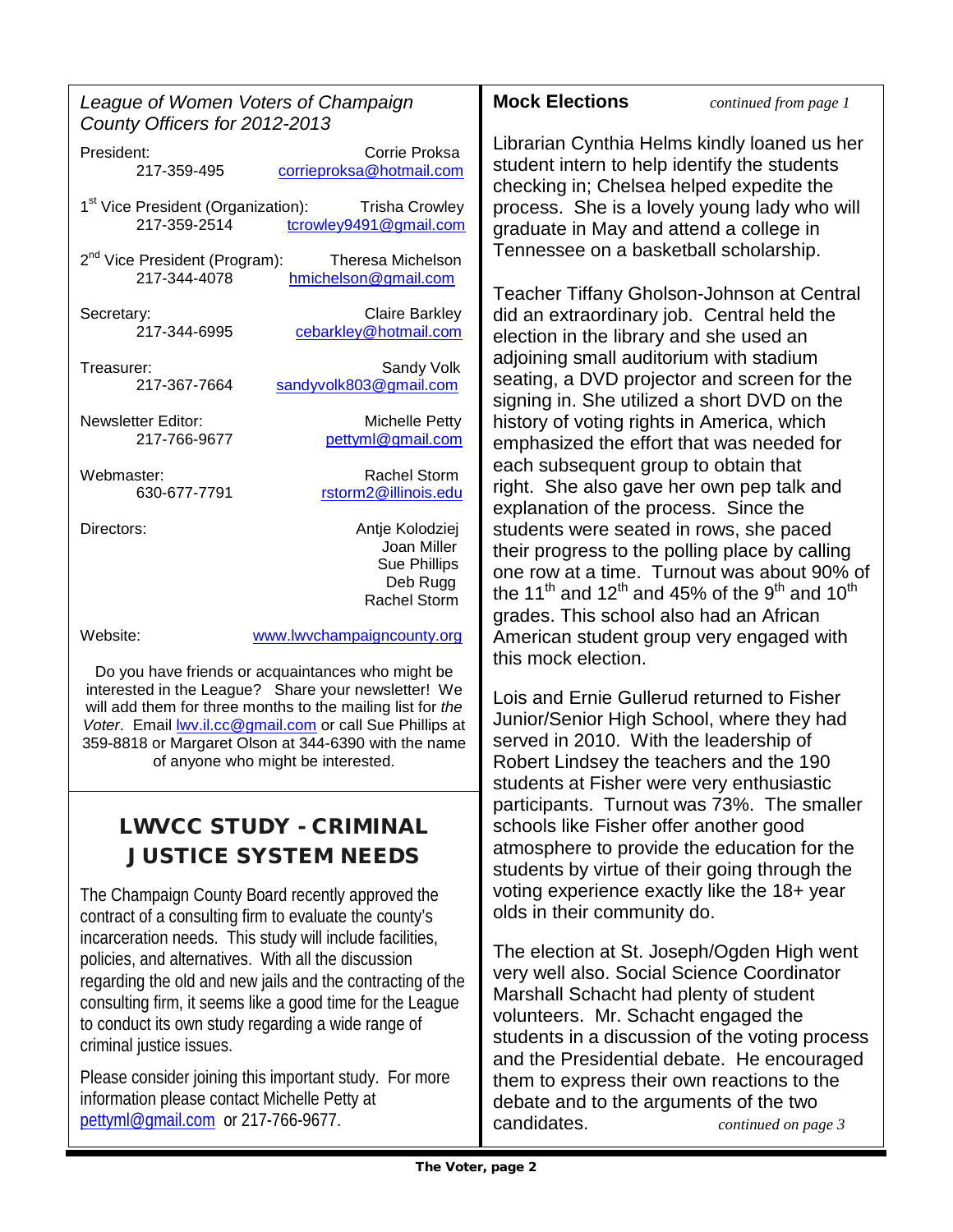| Membership Form - League of Women Voters of Champaign County                                                                                                                                                                                                                                                                                                                                                                                                                                                            |                                                     |  |
|-------------------------------------------------------------------------------------------------------------------------------------------------------------------------------------------------------------------------------------------------------------------------------------------------------------------------------------------------------------------------------------------------------------------------------------------------------------------------------------------------------------------------|-----------------------------------------------------|--|
|                                                                                                                                                                                                                                                                                                                                                                                                                                                                                                                         |                                                     |  |
|                                                                                                                                                                                                                                                                                                                                                                                                                                                                                                                         | Zip: _________________                              |  |
|                                                                                                                                                                                                                                                                                                                                                                                                                                                                                                                         |                                                     |  |
| Please circle the type of membership: Individual Dues* \$65.00<br>Household Dues* \$97.5 #NEW Member Due \$32.50                                                                                                                                                                                                                                                                                                                                                                                                        | Student Dues* \$5.00<br>#New Household Dues \$48.75 |  |
| Please make checks payable to LWVCC, and mail to: Sue Phillips, 1018 W William, Champaign, IL 61821                                                                                                                                                                                                                                                                                                                                                                                                                     |                                                     |  |
| #Dues for new members, for one year, are half the amount paid by continuing members.<br>*Dues and donations are not tax deductible as charitable contributions from your federal income tax return. You may, however, make a tax<br>deductible contribution to the Education Fund (of LWVCC) by writing a separate check made payable to "LWVIL Education Fund". Please include<br>"Champaign County" on the memo line of your check.<br>Check your Voter mailing label for the month your membership dues are payable. |                                                     |  |

# **Mock Elections** *continued from page 2*

There were about five regular voting booths and five cardboard booths. They had a very good turnout and the student volunteers encouraged everyone in the lunch hour periods to come and vote. Two seniors came by and asked to serve at the tabulators. By noon all our volunteers were able to leave. Turnout was 72%.

That afternoon, elections were held at Heritage High School in Broadlands. The 160 students there live in Broadlands, Allerton, Longview and the surrounding rural areas. Teacher Kami White at Heritage was also very organized and had 4-5 student volunteers. She handled the tabulator position. Since everything was moving so smoothly without her help, the League volunteer left about 2:15. Turnout was 95%. Urbana Social Science Chair Michael Pollock invited all of the English teachers to bring their classes to the cafeteria. Turnout was a fun fast 70%. Our take away from UHS was that we needed more of our volunteers in the morning because the students were not able to be involved in registration. We had some scrambling but everyone voted!! Urbana was one of two schools that took advantage of Ms Susan Short's International students at Parkland. She had initiated the contact with the League in order to involve the student in both the mock elections and the candidate forums we were running

At RTHS voter turnout was 36%, but this was the first time for them and was only held in the Government classes. The Government teacher and Social Science department head were very enthusiastic and have great ideas about how to involve many more of the students the next time.

Mahomet Seymour High School had a short day for its elections. However, Mr. Hersom was his usual organizing self, bringing in the crowds and using his class students to register the students. The election was held in the gym/auditorium and if there had not been a short day many more students would have been voting since they normally vote during gym class and there were no gym classes. A short term problem with a tabulator was solved as soon as the County Clerk's office could get there. Meanwhile the students found out about Ballot Boxes and the importance of holding on to their ballots from the time they get them through the time they are officially deposited by them. Turnout at MSHS was 88% of the Juniors and Seniors.

Our thanks go to our League members, the lnternational Student Scholars from Parkland and other community volunteers. We were especially pleased that we were able to entice brand new members to this voting activity. And, we are looking forward to the Fall 2014 Mock Elections sponsored by Illinois Student Vote.

Essential to both this Mock Election set and the candidates forums was our Voter Services chair Carole Rebeiz. Thank you Carole!